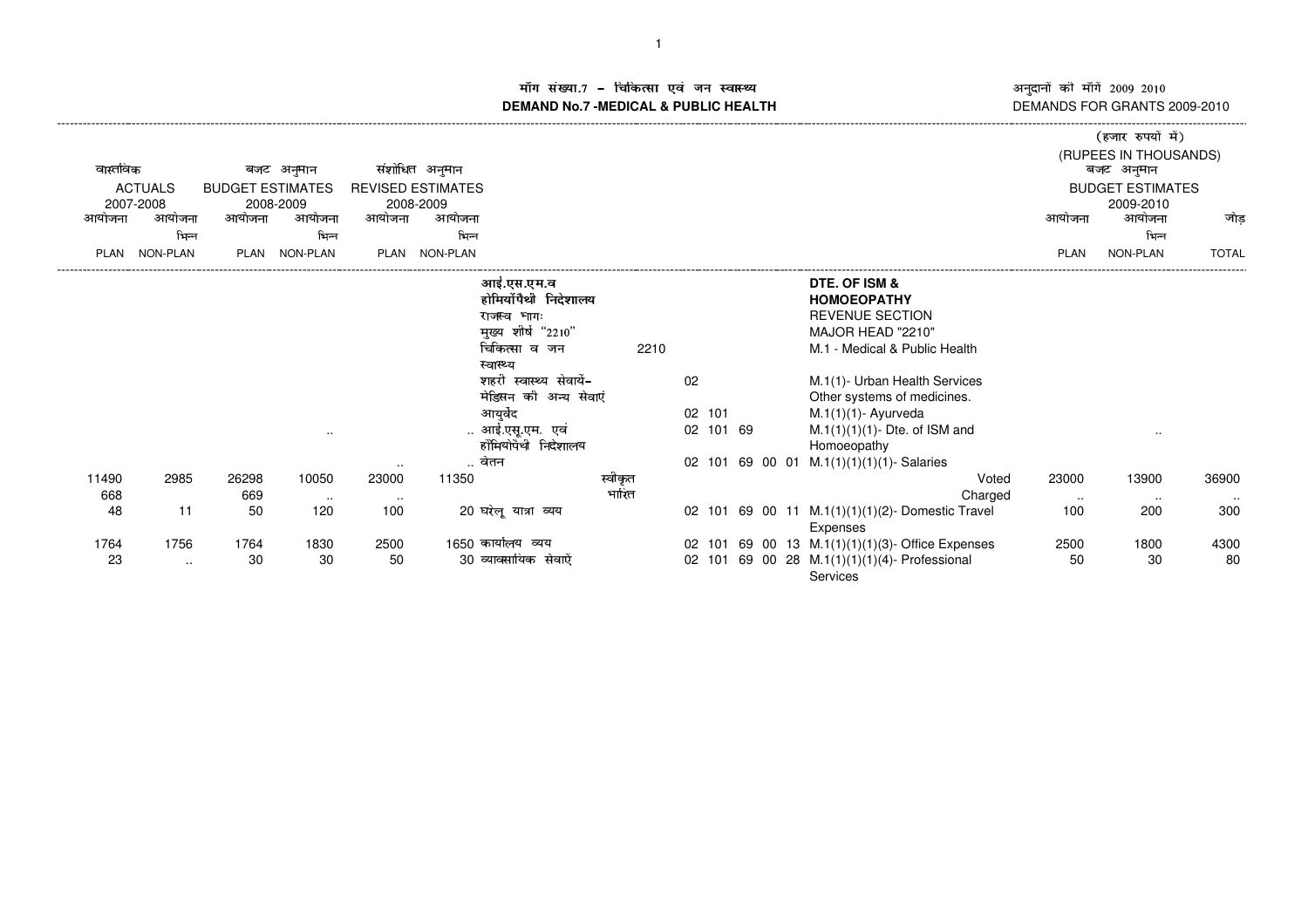iंग संख्या.7 - चिकित्सा एवं जन स्वास्थ्य<br>IAND No.7 MEDICAL & DIJBLIC HEALTH **DEMAND No.7 -MEDICAL & PUBLIC HEALTH**

١ अनुदानां का मार्ग 2009–2010<br>DEMANDS FOR GRANTS 2009-2010 <mark>ं</mark> की माँगें 2009-2010

|                      |                      |                         |               |           |                          |                                                |         |           |  |                                                               |             | (हजार रुपयों में)       |              |
|----------------------|----------------------|-------------------------|---------------|-----------|--------------------------|------------------------------------------------|---------|-----------|--|---------------------------------------------------------------|-------------|-------------------------|--------------|
|                      |                      |                         |               |           |                          |                                                |         |           |  |                                                               |             | (RUPEES IN THOUSANDS)   |              |
| वास्तविक             |                      |                         | बजट अनुमान    |           | संशोधित अनुमान           |                                                |         |           |  |                                                               |             | बजट अनुमान              |              |
|                      | <b>ACTUALS</b>       | <b>BUDGET ESTIMATES</b> |               |           | <b>REVISED ESTIMATES</b> |                                                |         |           |  |                                                               |             | <b>BUDGET ESTIMATES</b> |              |
|                      | 2007-2008            |                         | 2008-2009     |           | 2008-2009                |                                                |         |           |  |                                                               |             | 2009-2010               |              |
| आयोजना               | आयोजना               | आयोजना                  | आयोजना        | आयोजना    | आयोजना                   |                                                |         |           |  |                                                               | आयोजना      | आयोजना                  | जोड़         |
|                      | भिन्न                |                         | भिन्न         |           | भिन्न                    |                                                |         |           |  |                                                               |             | भिन्न                   |              |
|                      | PLAN NON-PLAN        |                         | PLAN NON-PLAN |           | PLAN NON-PLAN            |                                                |         |           |  |                                                               | <b>PLAN</b> | NON-PLAN                | <b>TOTAL</b> |
| 2698                 | $\overline{2}$       | 3500                    | 20            | 1500      |                          | 20 प्रकाशन व प्रचार                            |         |           |  | 02 101 69 00 26 M.1(1)(1)(1)(5)- Advertisement &<br>Publicity | 1000        | 30                      | 1030         |
| 19                   | $\ddot{\phantom{a}}$ | 20                      | $\sim$        | 30        |                          | समयोपरि भत्ता                                  |         |           |  | 02 101 69 00 03 M.1(1)(1)(1)(6)- OTA                          | 30          | $\ddotsc$               | 30           |
| 448                  | $\ddot{\phantom{a}}$ | 300                     | $\sim$        | 300       |                          | मजदूरी                                         |         |           |  | 02 101 69 00 02 M.1(1)(1)(1)(7)-Wages                         | 300         | $\ldots$                | 300          |
| 338                  |                      | 469                     | 200           | 2000      |                          | 350 चिकित्सा उपचार                             |         |           |  | 02 101 69 00 06 M.1(1)(1)(1)(8)- Medical<br>Treatment         | 2000        | 500                     | 2500         |
| 27992                |                      | 28000                   |               | 31000     |                          | आपूर्ति एवं सामग्री                            |         |           |  | 02 101 69 00 21 M.1(1)(1)(1)(9)-Supply & Material             | 22000       |                         | 22000        |
| 149                  |                      | 500                     |               | 50        |                          | मशीनरी एवं उपकरण                               |         |           |  | 02 101 69 00 52 M.1(1)(1)(1)(10)-Machinery &<br>Equipment     | 50          |                         | 50           |
| 45637                | 4754                 | 61600                   | 12250         | 60530     |                          | 13420 जोड़-आई.एस.एम. व<br>-होमियोपैथी निदेशालय |         |           |  | Total -Dte. of ISM and<br>Homoeopathy                         | 51030       | 16460                   | 67490        |
| 44969                | 4754                 | 60931                   | 12250         | 60530     | 13420                    |                                                | स्वीकृत |           |  | Voted                                                         | 51030       | 16460                   | 67490        |
| 668                  | $\ldots$             | 669                     | $\ddotsc$     |           |                          |                                                | भारित   |           |  | Charged                                                       |             |                         | $\ddotsc$    |
|                      |                      |                         |               |           |                          | आई.एस.एम. की स्वास्थ्य<br>देखरेख सेवाएं        |         | 02 101 61 |  | $M.1(1)(1)(2)$ - Health care services<br>of ISM               |             |                         |              |
|                      |                      |                         |               |           |                          | वेतन                                           |         |           |  | 02 101 61 00 01 M.1(1)(1)(2)(1)-Salaries                      |             |                         |              |
|                      | 4095                 |                         |               |           |                          |                                                | स्वीकृत |           |  | Voted                                                         |             |                         |              |
|                      |                      |                         |               |           |                          |                                                | भारित   |           |  | Charged                                                       |             |                         |              |
|                      | ٠.                   |                         |               | $\cdot$ . |                          | घरेलू यात्रा व्यय                              |         |           |  | 02 101 61 00 11 M.1(1)(1)(2)(2)-Domestic Travel<br>Expenses   |             | $\cdot$ .               |              |
|                      | 39                   |                         |               | $\cdot$   |                          | कार्यालय व्यय                                  |         |           |  | 02 101 61 00 13 M.1(1)(1)(2)(3)-Office Expenses               |             |                         |              |
|                      | ٠.                   |                         |               |           |                          | सामग्री तथा आपूर्ति                            |         |           |  | 02 101 61 00 21 M.1(1)(1)(2)(4)-Supplies &                    |             |                         |              |
|                      |                      |                         |               |           |                          |                                                |         |           |  | <b>Materials</b>                                              |             |                         |              |
|                      | $\cdot$ .            |                         |               |           |                          | व्यावसायिक सेवाऐँ                              |         |           |  | 02 101 61 101 28 M.1(1)(1)(2)(5)- Professional                |             |                         |              |
|                      |                      |                         |               |           |                          |                                                |         |           |  | Services                                                      |             |                         |              |
|                      | ٠.                   |                         |               |           |                          | प्रकाशन व प्रचार                               |         |           |  | 02 101 61 00 26 M.1(1)(1)(2)(6)-Advertisement &<br>Publicity  |             | .,                      |              |
|                      |                      |                         |               | $\cdot$ . |                          | मजदूरी                                         |         |           |  | 02 101 61 00 02 M.1(1)(1)(2)(7)-Wages                         |             |                         |              |
|                      |                      |                         |               | $\ddotsc$ |                          | समयोपरि भत्ता                                  |         |           |  | 02 101 61 00 03 M.1(1)(1)(2)(8)-OTA                           |             |                         |              |
|                      | $\cdot$ .            |                         |               | $\cdot$ . |                          | मशीनरी तथा उपकरण                               |         |           |  | 02 102 61 00 52 M.1(1)(1)(2)(9)-Machinary &<br>Equipment      |             |                         |              |
| $\ddot{\phantom{a}}$ | 16                   |                         |               | $\ddotsc$ |                          | चिकित्सा उपचार                                 |         |           |  | 02 102 61 00 06 M.1(1)(1)(2)(10)-Medical<br>Treatment         |             | $\ddotsc$               |              |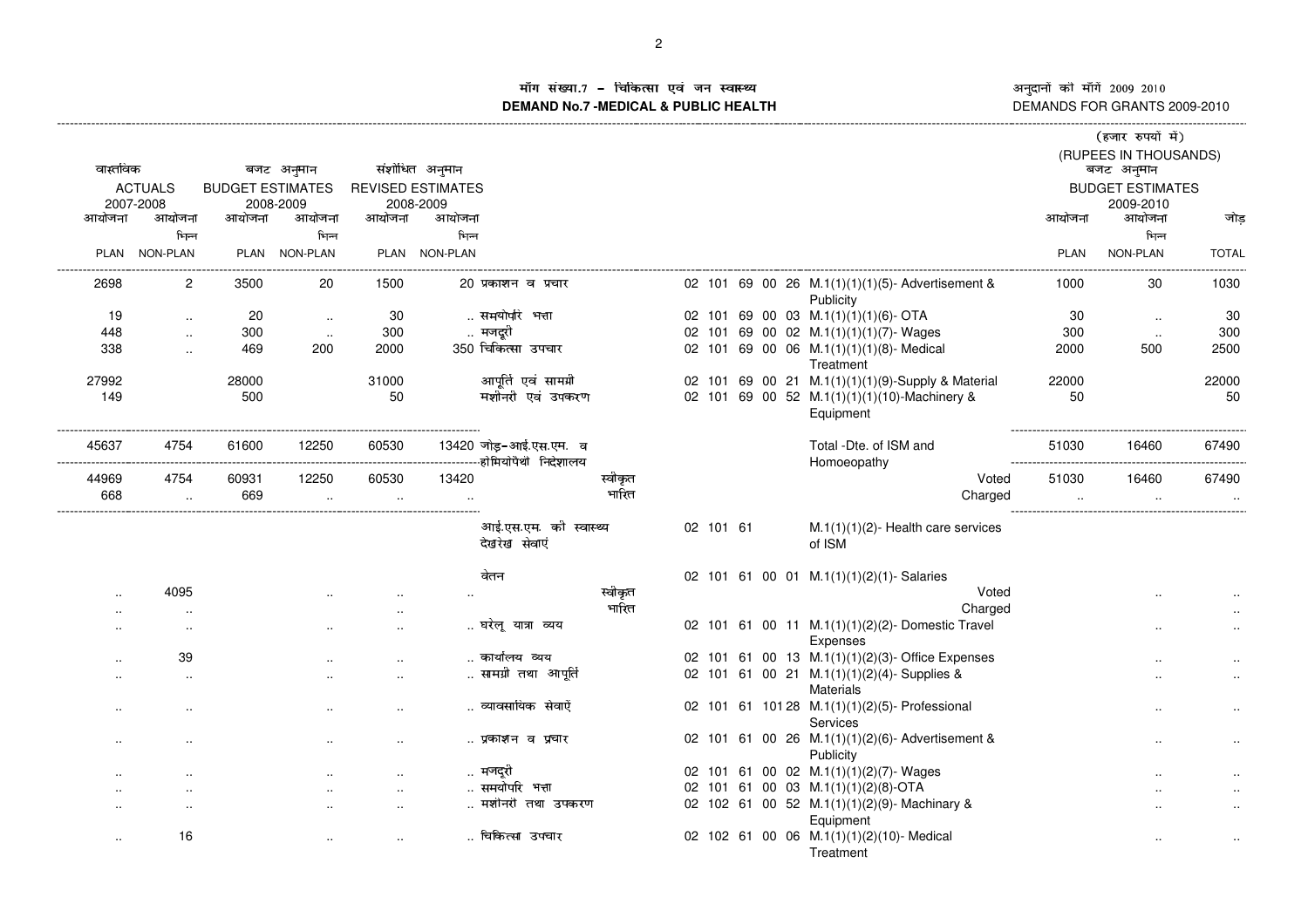अनुदानों की माँगें 2009–2010<br>DEMANDS FOR GRANTS 2009-2010

## ॉग संख्या.7 - चिकित्सा एवं जन स्वास्थ्य<br>IAND No.7 MEDICAL & DIIBLIC HEALTH DEMANDS FOR GRANTS 2009-2010 **DEMAND No.7 -MEDICAL & PUBLIC HEALTH**

|                    |                             |                         |               |           |                                       |                                                                                                |                  |           |  |                                                                                                       |        | (हजार रुपयों में)                    |              |
|--------------------|-----------------------------|-------------------------|---------------|-----------|---------------------------------------|------------------------------------------------------------------------------------------------|------------------|-----------|--|-------------------------------------------------------------------------------------------------------|--------|--------------------------------------|--------------|
| वास्तविक           |                             |                         | बजट अनुमान    |           | संशोधित अनुमान                        |                                                                                                |                  |           |  |                                                                                                       |        | (RUPEES IN THOUSANDS)<br>बजट अनुमान  |              |
|                    | <b>ACTUALS</b><br>2007-2008 | <b>BUDGET ESTIMATES</b> | 2008-2009     |           | <b>REVISED ESTIMATES</b><br>2008-2009 |                                                                                                |                  |           |  |                                                                                                       |        | <b>BUDGET ESTIMATES</b><br>2009-2010 |              |
| आयोजना             | आयोजना                      | आयोजना                  | आयोजना        | आयोजना    | आयोजना                                |                                                                                                |                  |           |  |                                                                                                       | आयोजना | आयोजना                               | जोड          |
|                    | भिन्न                       |                         | भिन्न         |           | भिन्न                                 |                                                                                                |                  |           |  |                                                                                                       |        | भिन्न                                |              |
|                    | PLAN NON-PLAN               |                         | PLAN NON-PLAN |           | PLAN NON-PLAN                         |                                                                                                |                  |           |  |                                                                                                       | PLAN   | NON-PLAN                             | <b>TOTAL</b> |
| $\ddotsc$          | 4150                        |                         |               |           |                                       | जोड़-आई.एस.एम.की<br>स्वास्थ्य देखरेख सेवाएं                                                    |                  |           |  | Total - Health care services<br>of ISM                                                                |        |                                      |              |
| $\ldots$<br>$\sim$ | 4150<br>$\sim$              | $\ddot{\phantom{a}}$    | $\ddotsc$     | $\ddotsc$ |                                       |                                                                                                | स्वीकृत<br>भारित |           |  | Voted<br>Charted                                                                                      |        |                                      |              |
|                    |                             |                         |               |           |                                       | आर्युविज्ञान शिक्षा एवं<br>भारतीय चिकित्सा पद्वति<br>में प्रशिक्षण                             |                  |           |  | 02 101 66 00 42 M.1(1)(1)(3)- Medical education<br>and training in ISM                                |        |                                      |              |
| ٠.                 |                             |                         |               |           |                                       | चरक औषधीय बाग                                                                                  |                  |           |  | 02 101 84 00 42 M.1(1)(1)(4)- Charak Medicinal<br>Garden                                              |        |                                      |              |
|                    |                             |                         |               | $\cdot$ . |                                       | सूचना, शिक्षा एवं<br>संम्प्रेषण सेवायें                                                        |                  |           |  | 02 101 65 00 42 M.1(1)(1)(5)- Information,<br>education and communication<br>service                  |        |                                      |              |
|                    |                             |                         |               | $\ddotsc$ |                                       | भारतीय चिक्तिसा<br>पद्वति एवं<br>होमियोपैथी के लिये<br>गैर सरकारी संस्थानों                    |                  |           |  | 02 101 81 00 31 M.1(1)(1)(6)- Grant-in-aid<br>to NGOs for ISM and<br>Homeopathy                       |        |                                      |              |
| 2100               |                             | 2500                    |               | 4000      |                                       | को सहायता अनुदान<br>भारतीय चिकित्सा<br>पद्वति के संस्थानों                                     |                  |           |  | 02 101 72 00 31 M.1(1)(1)(7)-Grant-in-aid to<br>ISM Institutions.                                     | 4000   |                                      | 4000         |
|                    |                             |                         |               |           |                                       | को सहायता अनुदान<br>जैव चिकित्सा अवशिष्ट<br>प्रबंधन                                            |                  |           |  | 02 101 63 00 42 M.1(1)(1)(8)- Bio-Medical<br>Waste Management                                         |        |                                      |              |
|                    |                             |                         |               | $\ddotsc$ |                                       | अनुसंधान, विकास एंव<br>गुणवत्ता नियत्रण                                                        |                  |           |  | 02 101 68 00 42 M.1(1)(1)(9)- Research,<br>development and quality control                            |        |                                      |              |
|                    |                             |                         |               |           |                                       | आर्युवैदिक एवं यूनानी<br>के सामान्य चिकित्सकों<br>की सहायता से<br>स्वास्थ्य देख भाल<br>प्रणाली |                  |           |  | 02 101 67 00 42 M.1(1)(1)(10)- Health care system<br>with the help of general<br>practitioners of A&U |        |                                      |              |
|                    |                             |                         |               |           |                                       | राजकीय आर्युवैदिक संस्थान,<br>खेड़ा डाबर                                                       |                  | 02 101 62 |  | M.1(1)(1)(11)- Rajkiya Ayurvedic<br>Sansthan at Khera Dabur                                           |        |                                      |              |
| 1378               |                             |                         |               | $\ddotsc$ |                                       | वेतन                                                                                           |                  |           |  | 02 101 62 00 01 M.1(1)(1)(11)(1)-Salaries                                                             |        |                                      |              |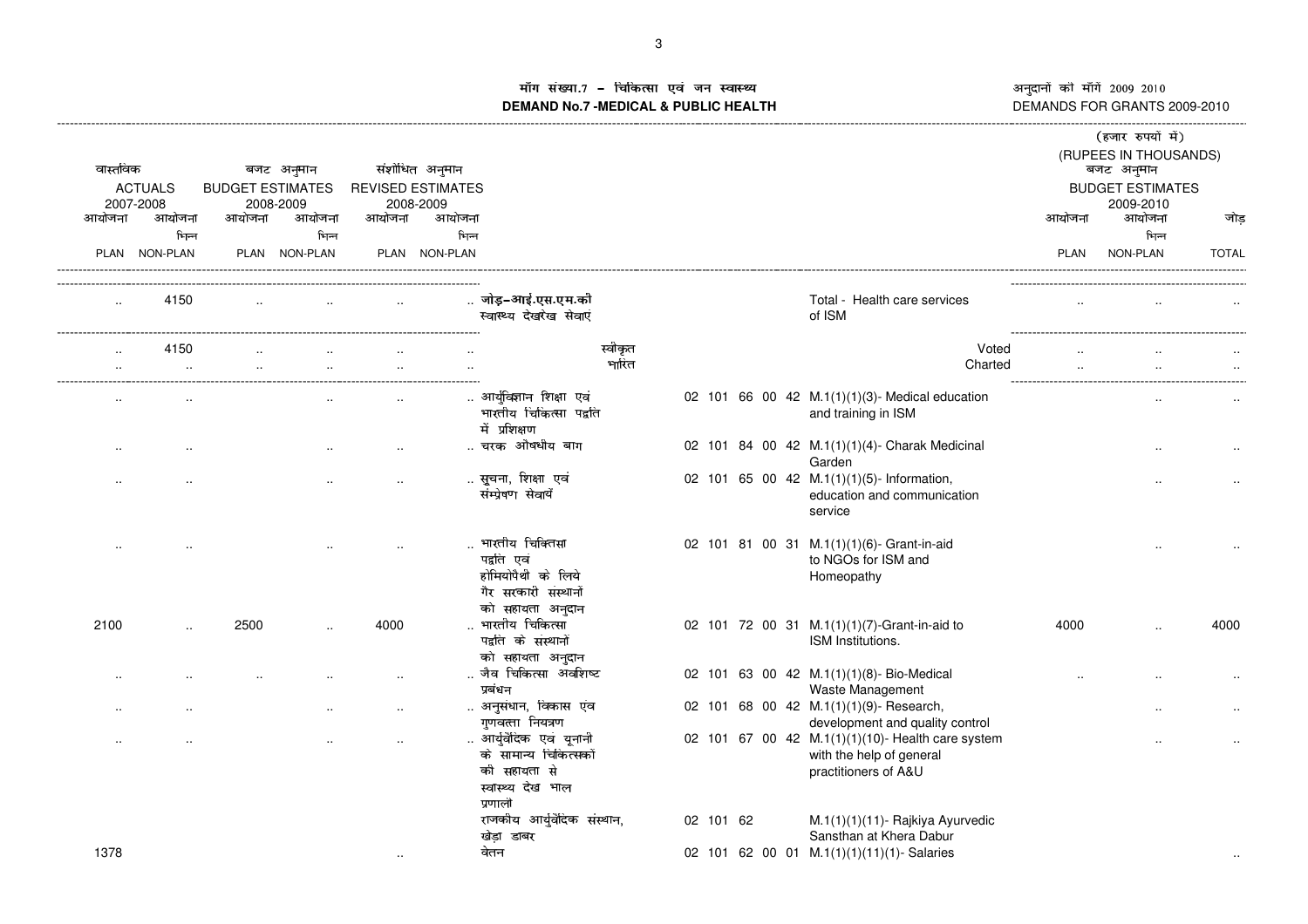अनुदानों की माँगें 2009–2010 DEMANDS FOR GRANTS 2009-2010 -------------------

## i'ग संख्या.7 - चिकित्सा एवं जन स्वास्थ्य<br>|AND No 7 MEDICAL & DIJBLIC HEALTH **DEMAND No.7 -MEDICAL & PUBLIC HEALTH**

----------------------------------------------------------------------------------------------------------------------------------------------------------------------------------------------------------------------------------------------------------------------------

| वास्तविक | <b>ACTUALS</b><br>2007-2008 | <b>BUDGET ESTIMATES</b> | बजट अनुमान<br>2008-2009 |           | संशोधित अनुमान<br><b>REVISED ESTIMATES</b><br>2008-2009 |                                                                    |         |           |  |                                                                                                                |                    | (हजार रुपयों में)<br>(RUPEES IN THOUSANDS)<br>बजट अनुमान<br><b>BUDGET ESTIMATES</b><br>2009-2010 |               |
|----------|-----------------------------|-------------------------|-------------------------|-----------|---------------------------------------------------------|--------------------------------------------------------------------|---------|-----------|--|----------------------------------------------------------------------------------------------------------------|--------------------|--------------------------------------------------------------------------------------------------|---------------|
| आयोजना   | आयोजना                      | आयोजना                  | आयोजना                  | आयोजना    | आयोजना                                                  |                                                                    |         |           |  |                                                                                                                | आयोजना             | आयोजना                                                                                           | जोड           |
|          | भिन्न<br>PLAN NON-PLAN      |                         | भिन्न<br>PLAN NON-PLAN  |           | भिन्न<br>PLAN NON-PLAN                                  |                                                                    |         |           |  |                                                                                                                | <b>PLAN</b>        | भिन्न<br>NON-PLAN                                                                                | <b>TOTAL</b>  |
| 147      |                             |                         |                         |           |                                                         | कार्यालय ब्यय                                                      |         |           |  | 02 101 62 00 13 M.1(1)(1)(11)(2)- Office Expenses                                                              |                    |                                                                                                  |               |
|          |                             |                         |                         | $\ddotsc$ |                                                         | चिकित्सा उपचार                                                     |         |           |  | 02 101 62 00 06 M.1(1)(1)(11)(3)- Medical<br>Treatment                                                         |                    |                                                                                                  | $\ddotsc$     |
|          |                             |                         |                         |           |                                                         | घरेलु यात्रा व्यय                                                  |         |           |  | 02 101 62 00 11 M.1(1)(1)(11)(4)-Domestic Travel                                                               |                    |                                                                                                  |               |
|          |                             |                         |                         |           |                                                         | व्यवसायिक सेवाएं                                                   |         |           |  | Expenses<br>02 101 62 00 28 M.1(1)(1)(11)(5)- Professional<br>Services                                         |                    |                                                                                                  |               |
|          |                             |                         |                         |           |                                                         | समयोपरि भत्ता                                                      |         |           |  | 02 101 62 00 03 M.1(1)(1)(11)(6)- OTA                                                                          |                    |                                                                                                  |               |
|          |                             |                         |                         |           |                                                         | मशीनरी एवं उपकरण                                                   |         |           |  | 02 101 62 00 52 M.1(1)(1)(11)(7)-Machinery &<br>Equipment                                                      |                    |                                                                                                  |               |
|          |                             |                         |                         |           |                                                         | किराया महशूल एवं कर                                                |         |           |  | 02 101 62 00 14 M.1(1)(1)(11)(8)- Rent Rate &<br>Taxes                                                         |                    |                                                                                                  |               |
| 1525     |                             |                         |                         |           |                                                         | जोड़-राजकीय आर्युवैदिक                                             |         |           |  | Total - Rajkiya Ayurvedic<br>Sansthan at Khera Dabur                                                           |                    |                                                                                                  |               |
|          | 24500                       | 290000                  |                         | 490000    |                                                         | खेडा डाबर में दिल्ली<br>आयुर्वेदिक चरक संस्थान को<br>सहायता अनुदान |         |           |  | 02 101 60 00 31 M.1(1)(1)(12)- GIA to Delhi<br>Ayurvedhic Charak Sansthan<br>at Khera Dabur                    | 340000             |                                                                                                  | 340000        |
| 49262    | 33404                       | 354100                  | 12250                   | 554530    |                                                         | 13420 जोड़-आयुर्वेद                                                |         |           |  | Total - Ayurveda                                                                                               | 395030             | 16460                                                                                            | 411490        |
| 48594    | 33404                       | 353431                  | 12250                   | 554530    | 13420                                                   |                                                                    | स्वीकृत |           |  | Voted                                                                                                          | 395030             | 16460                                                                                            | 411490        |
| 668      |                             | 669                     |                         |           |                                                         |                                                                    | भारित   |           |  | Charged                                                                                                        |                    |                                                                                                  |               |
|          |                             |                         |                         |           |                                                         | होमियोपैथी<br>होमियोपैथी औषधालय/<br>ईकाइयां                        |         | 02 102    |  | $M.1(1)(2)$ - Homoeopathy<br>02 102 60 00 42 M.1(1)(2)(1)- Homoeopathic<br>Dispensaries/Units                  |                    |                                                                                                  |               |
|          |                             |                         |                         |           |                                                         | होमियोपैथी निदेशालय                                                |         |           |  | 02 102 65 00 42 M.1(1)(2)(2)-Directorate of<br>Homoeopathy                                                     |                    |                                                                                                  |               |
|          |                             |                         |                         |           |                                                         | होमियोपैथी औषधालय                                                  |         | 02 102 63 |  | $M.1(1)(2)(3)$ - Homoeopathic<br>Dispensaries                                                                  |                    |                                                                                                  |               |
| 12935    | 43392<br>$\cdot$ .          | 27000<br>200            | 55900<br>100            | 25000     | 72580 वेतन                                              | 100 घरेलू यात्रा व्यय                                              |         |           |  | 02 102 63 00 01 M.1(1)(2)(3)(1)-Salaries<br>02 102 63 00 11 M.1(1)(2)(3)(2)-Domestic Travel<br><b>Expenses</b> | 25000<br>$\ddotsc$ | 100080<br>100                                                                                    | 125080<br>100 |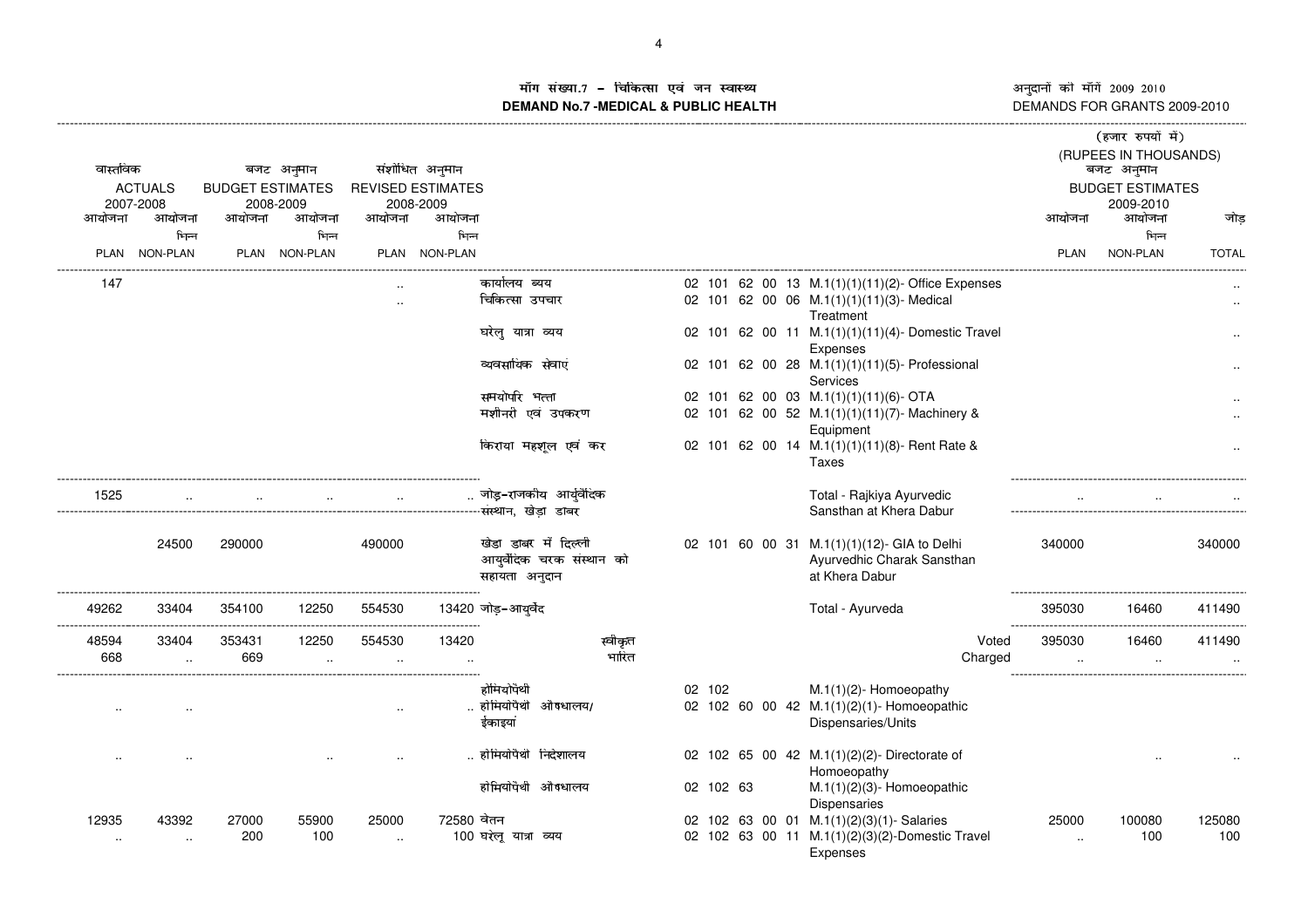ाँग संख्या.7 – चिकित्सा एवं जन स्वास्थ्य  $\,$ **DEMAND No.7 -MEDICAL & PUBLIC HEALTH**

----------------------------------------------------------------------------------------------------------------------------------------------------------------------------------------------------------------------------------------------------------------------------

अनुदानों की माँगें 2009–2010<br>DEMANDS FOR GRANTS 2009-2010 -------------------

|           |                      |                         |               |        |                               |        |                                                                     |             | (हजार रुपयों में)       |              |
|-----------|----------------------|-------------------------|---------------|--------|-------------------------------|--------|---------------------------------------------------------------------|-------------|-------------------------|--------------|
|           |                      |                         |               |        |                               |        |                                                                     |             | (RUPEES IN THOUSANDS)   |              |
| वास्तविक  |                      |                         | बजट अनुमान    |        | संशोधित अनुमान                |        |                                                                     |             | बजट अनुमान              |              |
|           | <b>ACTUALS</b>       | <b>BUDGET ESTIMATES</b> |               |        | <b>REVISED ESTIMATES</b>      |        |                                                                     |             | <b>BUDGET ESTIMATES</b> |              |
|           | 2007-2008            |                         | 2008-2009     |        | 2008-2009                     |        |                                                                     |             | 2009-2010               |              |
| आयोजना    | आयोजना               | आयोजना                  | आयोजना        | आयोजना | आयोजना                        |        |                                                                     | आयोजना      | आयोजना                  | जोड़         |
|           | भिन्न                |                         | भिन्न         |        | भिन्न                         |        |                                                                     |             | भिन्न                   |              |
|           | PLAN NON-PLAN        |                         | PLAN NON-PLAN |        | PLAN NON-PLAN                 |        |                                                                     | <b>PLAN</b> | NON-PLAN                | <b>TOTAL</b> |
| 1109      | 701                  | 1300                    | 900           | 2000   | 800 कार्यालय व्यय             |        | 02 102 63 00 13 M.1(1)(2)(3)(3)-Office Expenses                     | 1200        | 1000                    | 2200         |
| 1726      | 1679                 | 2500                    | 2500          | 2500   | 2000 सामग्री तथा आपूर्ति      |        | 02 102 63 00 21 M.1(1)(2)(3)(4)-Supplies &<br>Material.             | 2000        | 2500                    | 4500         |
| $\sim$    | $\cdot$ .            | 60                      | 50            | 60     | 50 व्यावसायिक सेवायें         |        | 02 102 63 00 28 M.1(1)(2)(3)(5)- Professional                       | 60          | 60                      | 120          |
|           |                      |                         |               |        |                               |        | Services                                                            |             |                         |              |
| 645       | $\cdot$ .            | 1600                    | 150           | 2500   | 150 विज्ञापन व प्रचार         |        | 02 102 63 00 26 M.1(1)(2)(3)(6)- Advertisement<br>& Publicity       | 1200        | 200                     | 1400         |
| 591       | $\ddotsc$            | 600                     | $\ddotsc$     | 1200   | मशीनरी तथा उपकरण              |        | 02 102 63 00 52 M.1(1)(2)(3)(7)-Machinery &                         | 1010        | $\ddotsc$               | 1010         |
|           |                      |                         |               |        |                               |        | Equipment                                                           |             |                         |              |
| 18        | $\sim$               | 40                      | $\sim$        | 40     | समयोपरि भत्ता                 |        | 02 102 63 00 03 M.1(1)(2)(3)(8)- OTA                                | 400         | $\ldots$                | 400          |
| 1176      | $\ddot{\phantom{0}}$ | 1200                    |               | 2700   | मजदूरी                        |        | 02 102 63 00 02 M.1(1)(2)(3)(9)- Wages                              | 2700        |                         | 2700         |
| 68        | 749                  | 200                     | 550           | 200    | 700 चिकित्सा उपचार            |        | 02 102 63 00 06 M.1(1)(2)(3)(10)- Medical                           | 200         | 700                     | 900          |
|           |                      |                         |               |        |                               |        | Treatment                                                           |             |                         |              |
| 18268     | 46521                | 34700                   | 60150         | 36200  | 76380 जोड़-होमियोपैथी         |        | Total - Homoeopathic Dispensaries                                   | 33770       | 104640                  | 138410       |
|           |                      |                         |               |        | -ओषधालय<br>दिल्ली होम्योपैथिक |        |                                                                     |             |                         |              |
| $\cdot$ . | $\cdot$ .            |                         |               |        | अनुसन्धान परिषद               |        | 02 102 62 00 42 M.1(1)(2)(4)-Delhi Homoeopathic<br>Research Council |             |                         |              |
| 314       | 800                  | 1200                    | 800           | 1200   | 800 होमियापैथीक संस्थानों को  |        | 02 102 75 00 31 M.1(1)(2)(5)-Grant-in-aid to                        | 1200        | 800                     | 2000         |
|           |                      |                         |               |        | सहायता अनुदान                 |        | Homoeopathic Institutions                                           |             |                         |              |
|           |                      |                         |               |        | होमियापैथीक औषधालयों          |        | 02 102 61 00 31 M.1(1)(2)(6)-Grant-in-aid to                        |             |                         |              |
| $\cdot$ . | $\cdot$ .            |                         |               |        | को सहायता अनुदान              |        | Homoeopathy Dispensaries.                                           |             | $\ddotsc$               |              |
|           |                      |                         |               |        |                               |        |                                                                     |             |                         |              |
|           |                      |                         |               |        | होमियोपैथी के अध्यापकों       |        | 02 102 68 00 42 M.1(1)(2)(7)-Professional                           |             |                         |              |
|           |                      |                         |               |        | एवं काय चिकित्सों के          |        | upgradation programme for Teachers                                  |             |                         |              |
|           |                      |                         |               |        | लिए उच्चीकरण कार्यकम          |        | and physicians of Homoeopathy                                       |             |                         |              |
|           |                      | 100                     |               | 200    | स्नातक विघालयों के            |        | 02 102 68 00 42 M.1(1)(2)(8)- Development of                        |             |                         |              |
|           |                      |                         |               |        | अन्तर्गत होमियोपैथी           |        | Indian Systems of Medicines                                         |             |                         |              |
|           |                      |                         |               |        | एवं भारतीय औषधि               |        | and Homoeopathy Under                                               |             |                         |              |
|           |                      |                         |               |        | पद्वति का विकास               |        | Graduate College (CSS)                                              |             |                         |              |
|           |                      |                         |               |        | (सी.एस.एस)                    |        |                                                                     |             |                         |              |
|           |                      |                         |               |        | जैव चिकित्सा अवशिष्ट          |        | 02 102 67 00 42 M.1(1)(2)(9)- Bio Medical                           |             |                         |              |
|           |                      |                         |               |        | प्रबंधन                       |        | Waste Management                                                    |             |                         |              |
|           |                      |                         |               |        |                               |        |                                                                     |             |                         |              |
|           |                      |                         |               |        | अन्य प्रणालियां               | 02 200 | M.1(1)(3)- Other Systems                                            |             |                         |              |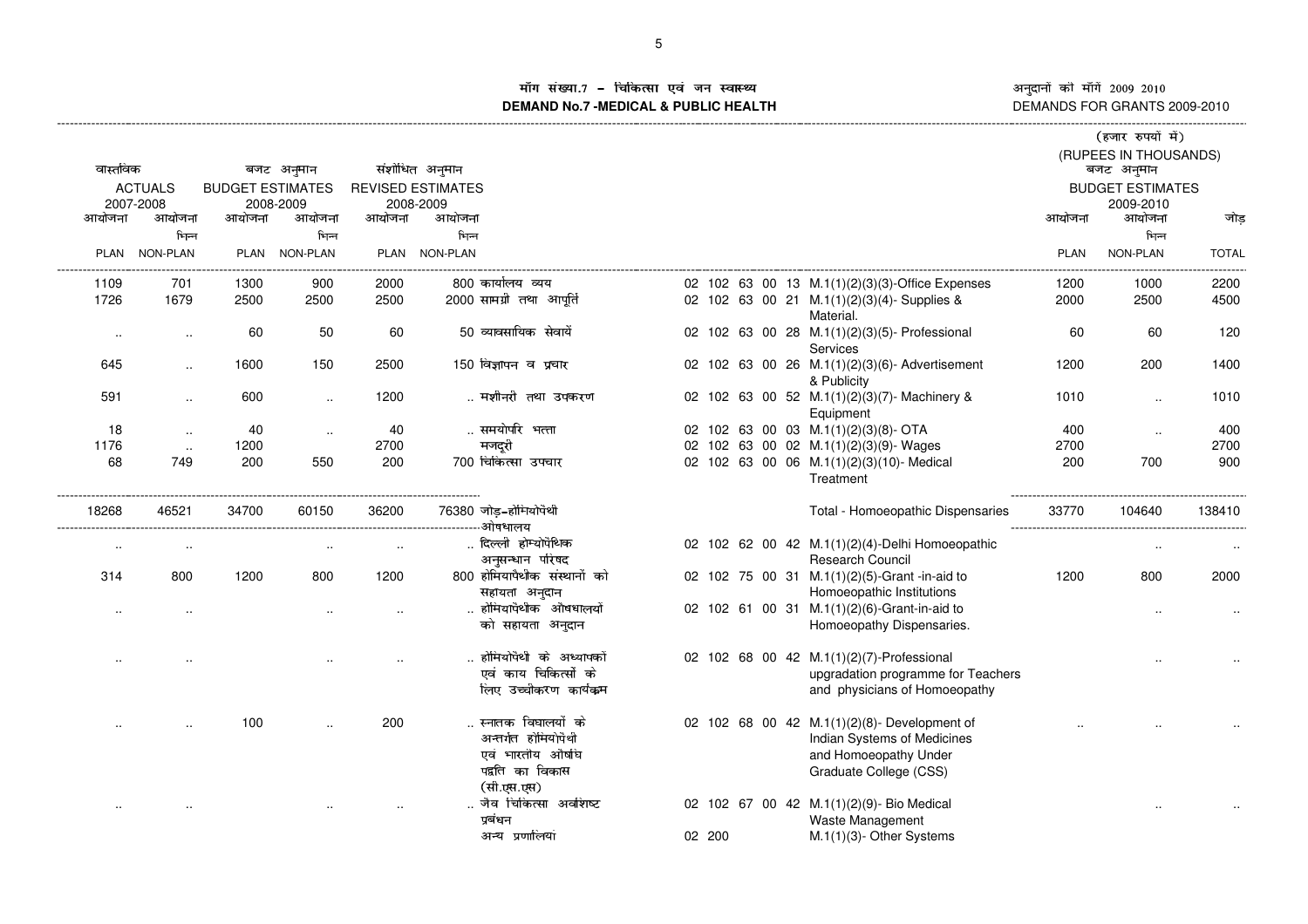ॉग संख्या.7 - चिकित्सा एवं जन स्वास्थ्य<br>IAND No.7 MEDICAL & DIIBLIC HEALTH **DEMAND No.7 -MEDICAL & PUBLIC HEALTH**

---------------------------------------------------------------------------------------------------------------------------------------------------------------------------------------------------------------------------------------------------------------------------- »------------------- ¼½®¾¿ÀÁ®¯°¯°Â³

®«®¯° <sup>±</sup>²³®´µ¯° ¶··¸¹ ¶·º· DEMANDS FOR GRANTS 2009-2010

|          |                     |                         |                     |        |                                                     |           |                                                                                     |             | (हजार रुपया म)<br>(RUPEES IN THOUSANDS) |              |
|----------|---------------------|-------------------------|---------------------|--------|-----------------------------------------------------|-----------|-------------------------------------------------------------------------------------|-------------|-----------------------------------------|--------------|
| वास्तविक |                     |                         | बजट अनुमान          |        | संशोधित अनुमान                                      |           |                                                                                     |             | बजट अनुमान                              |              |
|          | <b>ACTUALS</b>      | <b>BUDGET ESTIMATES</b> |                     |        | <b>REVISED ESTIMATES</b>                            |           |                                                                                     |             | <b>BUDGET ESTIMATES</b>                 |              |
| आयोजना   | 2007-2008<br>आयोजना | आयोजना                  | 2008-2009<br>आयोजना | आयोजना | 2008-2009<br>आयोजना                                 |           |                                                                                     | आयोजना      | 2009-2010<br>आयोजना                     | जोड          |
|          | भिन्न               |                         | भिन्न               |        | भिन्न                                               |           |                                                                                     |             | भिन्न                                   |              |
| PLAN     | <b>NON-PLAN</b>     |                         | PLAN NON-PLAN       |        | PLAN NON-PLAN                                       |           |                                                                                     | <b>PLAN</b> | NON-PLAN                                | <b>TOTAL</b> |
|          |                     |                         |                     |        | दिल्ली भारतीय चिकित्सा<br>परिषद को सहायता<br>अनुदान |           | 02 200 95 00 31 M.1(1)(3)(1)- Grant-in-aid to Delhi<br>Bhartiya Chikitsa Parishad   |             |                                         |              |
|          |                     |                         |                     |        | सार्वजनिक स्वास्थ्य                                 | 06        | M.1(2)- Public Health                                                               |             |                                         |              |
|          |                     |                         |                     |        | रोगों का बचाव एवं                                   | 06 101    | $M.1(2)(1)$ - Pervention and                                                        |             |                                         |              |
|          |                     |                         |                     |        | नियंत्रण                                            |           | control of diseases                                                                 |             |                                         |              |
| 9500     | $\ddotsc$           | 9500                    |                     |        | खाद्य एवं औषधि                                      |           | 06 101 40 00 31 M.1(2)(1)(1)- Financial assistance                                  |             |                                         |              |
|          |                     |                         |                     |        | परीक्षण प्रयोगशालाओं                                |           | to Food & Drug Testing                                                              |             |                                         |              |
|          |                     |                         |                     |        | को वित्तीय सहायता<br>(सी.एस.एस)                     |           | Laboratories (CSS)                                                                  |             |                                         |              |
|          |                     |                         |                     |        | प्रशिक्षण                                           | 06 003    | $M.1(2)(2)$ - Training                                                              |             |                                         |              |
| 97       |                     | 200                     |                     |        | सेवाकाल पुर्नेदिशा-निदेश                            |           | 06 003 90 00 42 M.1(2)(2)(1)- Reorientation                                         | 100         |                                         | 100          |
|          |                     |                         |                     |        | प्रशिक्षण कार्यकम                                   |           | in-service training programme                                                       |             |                                         |              |
|          |                     |                         |                     |        | (सी.एस.एस)                                          |           | (CSS)                                                                               |             |                                         |              |
|          |                     |                         |                     |        | चिकित्सा शिक्षा, प्रशिक्षण                          | 05        | M.1(3)- Medical Education,                                                          |             |                                         |              |
|          |                     |                         |                     |        | एवं अनुसंधान                                        |           | Training & Research                                                                 |             |                                         |              |
|          |                     |                         |                     |        | आयुर्वेद                                            | 05 101 87 | $M.1(3)(1)$ - Ayurveda                                                              |             |                                         |              |
| 29       |                     |                         |                     |        | सहायता अनुदान<br>(सी.एस.एस.)                        |           | 05 101 87 00 42 M.1(3)(1)(1)- Grant-in-aid(CSS)                                     |             |                                         |              |
|          |                     |                         |                     |        | आयुष संस्थानों/कालेजों                              | 05 101 86 | $M.1(3)(1)(2)$ - Development and                                                    |             |                                         |              |
|          |                     |                         |                     |        | का विकास एवं                                        |           | upgradation of AYUSH Institutions/                                                  |             |                                         |              |
|          |                     |                         |                     |        | उच्चीकरण                                            |           | Colleges.                                                                           |             |                                         |              |
|          |                     | 12000                   |                     | 100    | सहायता अनुदान<br>(सी.एस.एस.)                        |           | 05 101 86 99 31 M.1(3)(1)(2)(1)- Grant-in-aid(CSS)                                  | 12000       |                                         | 12000        |
| 32       |                     | 1400                    |                     | 100    | आयुश औषधालयों को<br>आवश्यक औषधियां<br>(सी.एस.एस.)   |           | 05 101 86 98 42 M.1(3)(1)(2)(2)- Essential medicines<br>to AYUSH Dispenseries (CSS) | 100         |                                         | 100          |
|          |                     |                         |                     |        | अन्य प्रणालियां                                     | 05 200    | $M.1(3)(2)$ - Other Systems                                                         |             |                                         |              |
|          |                     |                         |                     |        | सूचना तकनिकी का                                     | 05 200 94 | $M.1(3)(2)(1)$ - Implementation of                                                  |             |                                         |              |
|          |                     |                         |                     |        | कार्यान्वयन                                         |           | <b>Information Technology</b>                                                       |             |                                         |              |
|          |                     | 200                     |                     |        | आ.यू.तिब्बिया कालेज                                 |           | 05 200 94 99 31 M.1(3)(2)(1)(1)- Grant-in-aid to                                    |             |                                         |              |
|          |                     |                         |                     |        | को सहायता अनुदान                                    |           | A & U Tibbia College (CSS)                                                          |             |                                         |              |
|          |                     |                         |                     |        | -(सी.एस.एस.)                                        |           |                                                                                     |             |                                         |              |
| 77502    | 80725               | 413400                  | 73200               | 592330 | $90600$ जोड़-मुख्य शीर्ष "2210"                     |           | TOTAL - MAJOR HEAD"2210"                                                            | 442200      | 121900                                  | 564100       |